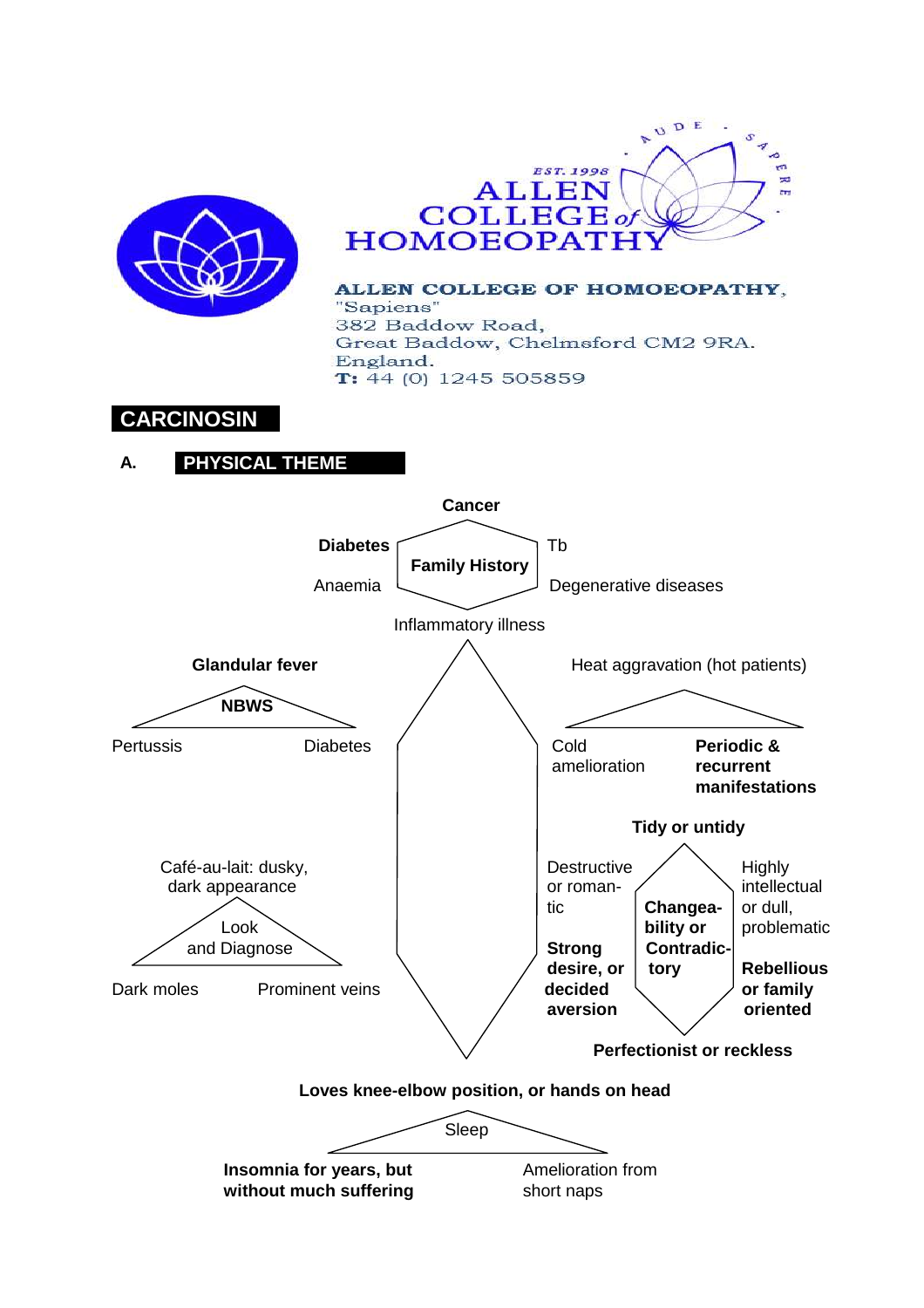#### **Physical Clinicals**:

- 1. Chronic Fatigue Syndrome (e.g. NBWS Glandular fever).
- 2. Degenerative diseases.
- 3. Chronic migraine, chronic gastitis, chronic endometriosis etc.

## **B. MENTAL ESSENCE**

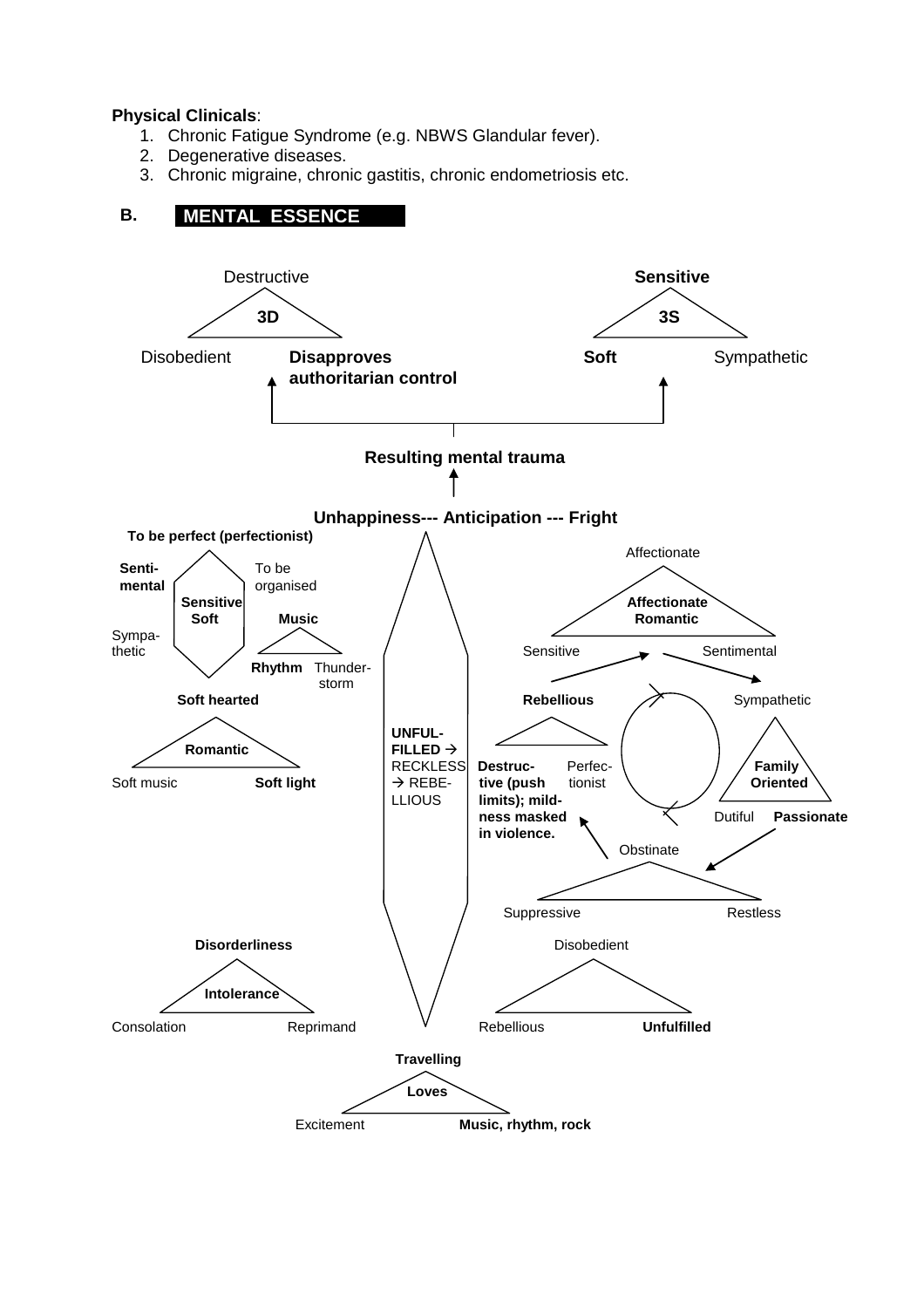

#### **Mental Clinicals**:

- 1. Depression.
- 2. Door-mat  $\rightarrow$  Chronic Fatigue Syndrome.
- 3. Obssesive Compulsive Disorders (O.C.D).
- 4. Manias (tidy  $\rightarrow$  untidy).
- 5. Unfulfilled  $\rightarrow$  reckless  $\rightarrow$  vagaond.

*\* Sucessfully treated lots of cases with the above mental aetiologies psychic manifestations.*

#### **C. SPHERE OF ACTION: WEAKEST LINKS**

Mind (syphilo-tubercular) manifestations

Skin Gastrointestinal